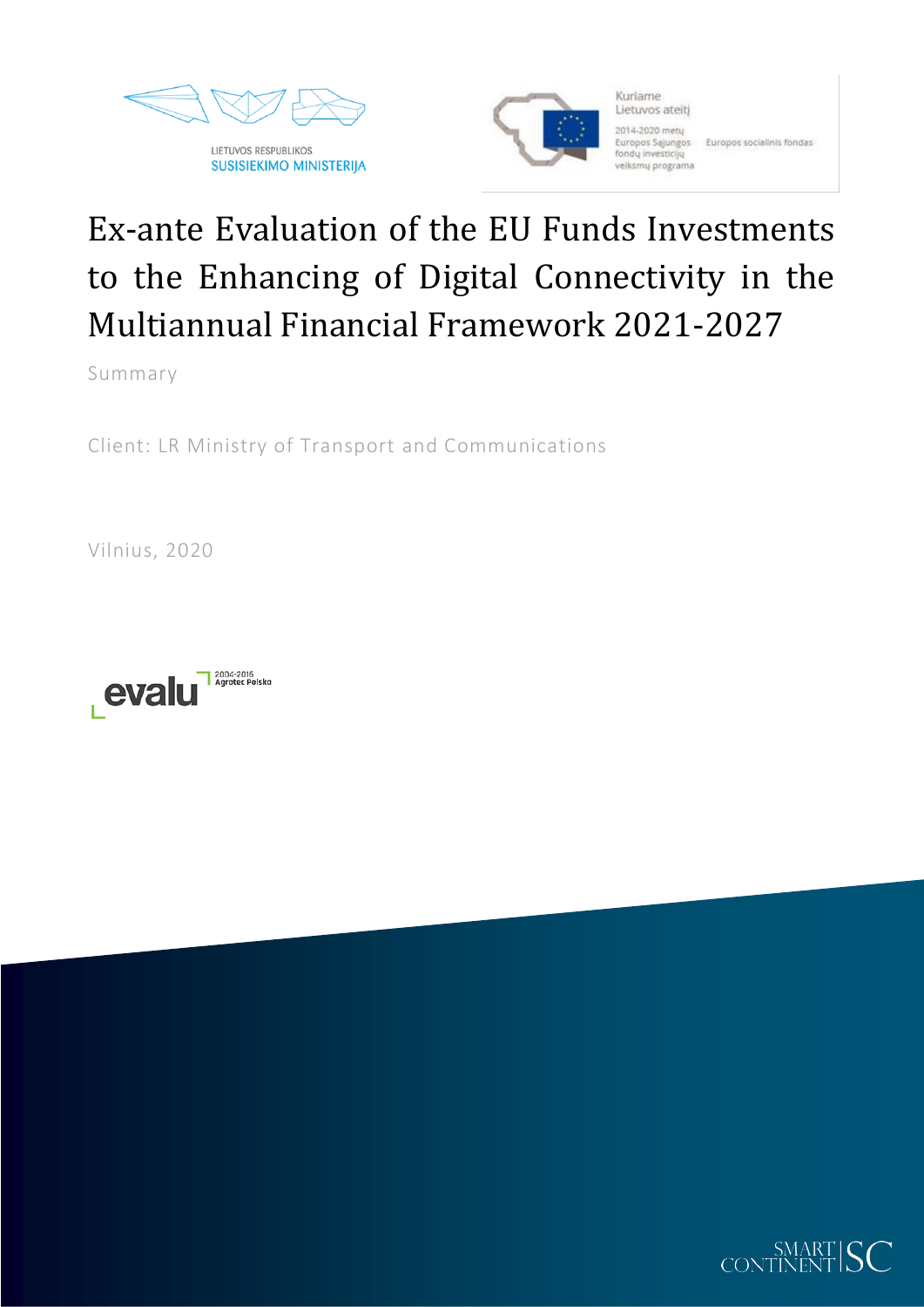# Summary

European Commission 2016 September. 14 d. Communication to the European Parliament, the Council, the European Economic and Social Committee and the Committee of the Regions: Connectivity at the heart of the digital single market. The Road to a European Gigabit Society "(COM (2016) 587 final) (the Gigabit Society Communication) encourages Member States to contribute to the three strategic goals for 2025 implementation: ensure gigabit connectivity in areas where there are socio-economic development initiatives; ensure 5G connectivity in all urban areas and on all major land transport arteries; to enable all households to use an Internet connection with a speed of at least 100 Mbps. Implementing these challenges would respond to the growing need for better and faster internet, which can be ensured by ultra-high-bandwidth networks.

### Analysis of the current situation

By the order of the Ministry of Transport and Communications of the Republic of Lithuania, the Preliminary Investments of the EU Funds into the Activities of Improving Digital Connectivity in 2021– 2027 Evaluation (hereinafter referred to as "Evaluation"), the purpose of which is to prepare for the implementation of the objectives of the European Regional Development Fund and the Cohesion Fund for the period 2021-2027 by investing in improving digital connectivity. Evaluation identified the need for EU funds to invest in the EU's gigabit connectivity targets, based on an analysis of existing private and public infrastructure and service quality. The evaluation also identified measures to meet the demand and use of very high capacity networks and assessed the possibilities and mechanisms for providing technical support and expertise, including broadband competence offices, to strengthen the capacity of local stakeholders.

Based on the analysis of the existing private and public infrastructure and service quality, it was found that:

- In Lithuania, the coverage of public fixed communication networks reached 76.9 percent. The best public fixed communication networks are developed in the regions that include major Lithuanian cities: coverage in Klaipėda region in 2019 accounted for 84.7 per cent, in Vilnius region - 83.4 per cent, in Kaunas region - 82.6 per cent. The least developed fixed networks are in Alytus (62.7%), Tauragė (62%) and Utena (56%) regions;
- 2019 Telia Lietuva UAB had the most developed fixed network (76.1% of all residential premises). UAB CGates is the second operator with the most developed fixed network, which accounted for 22.8%. of all dwellings.
- According to the structure of fixed line service users, the largest part (375.3 thousand service users) use Internet speeds from 100 Mbps to 1 Gbps. Also 250.2 thousand. service users use Internet speeds between 30 and 100 Mbps. The speed of more than 1 Gbps in Lithuania reaches 3152 service users.
- In 2016–2017, the investment project for the development of the Next-generation Internet access infrastructure in Lithuania was prepared on the order of the Public Institution Placiajuostis Internetas. In the project, a map of the coverage of Lithuania's new generation access network infrastructure (both fixed and mobile) ensuring a data transmission speed of at least 30 Mbps was compiled according to current and planned infrastructure and networks of communication operators until 2020. Assessing the the planned installation of fixed and mobile next-generation Internet infrastructure by 2020, it was assessed that after the implementation of the three-year development plans by the providers, in 2020. the possibility of a next-generation 30 Mbps





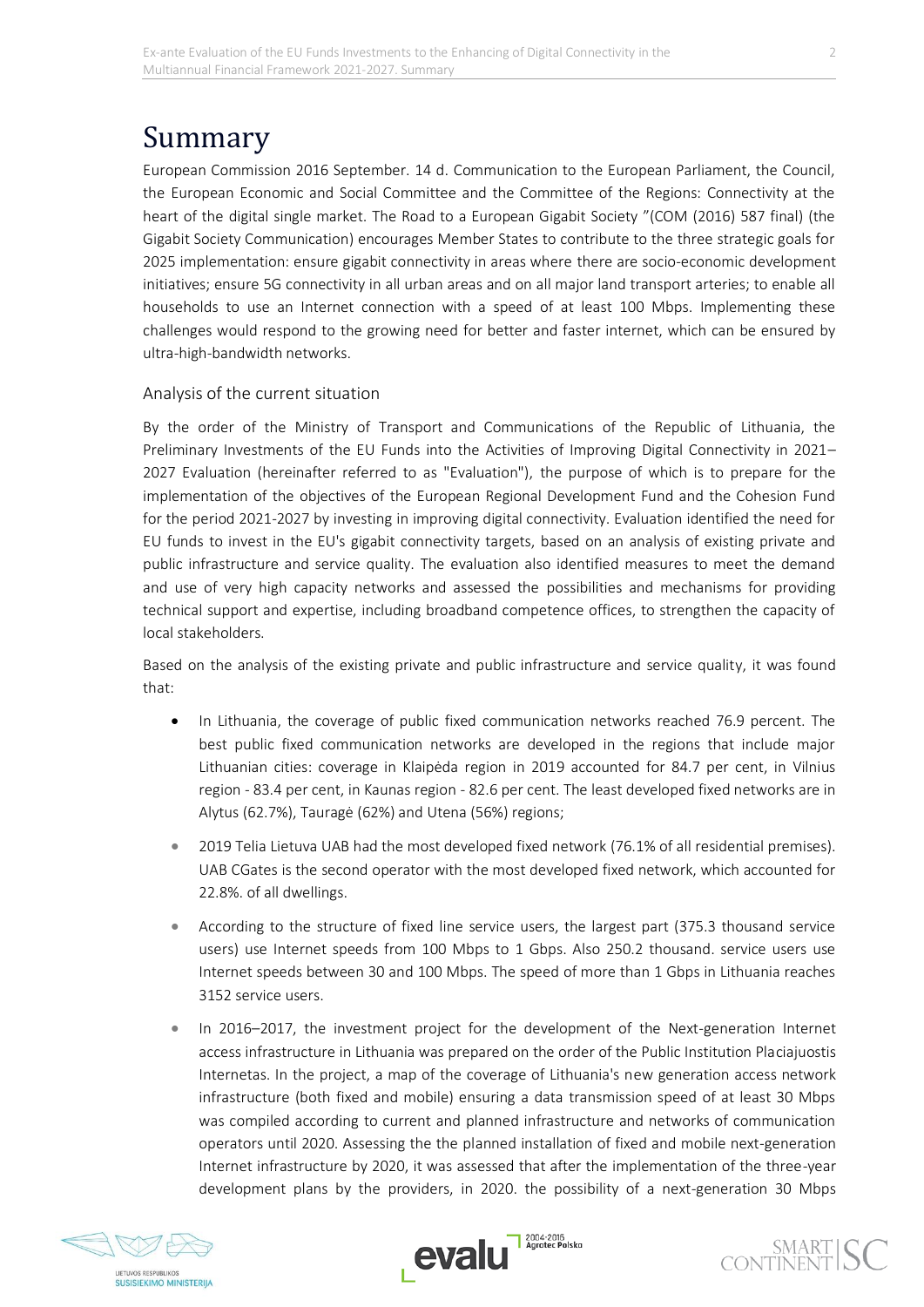Internet access will exist in an area of 30,177 km2, which makes up 46.22 percent of the total area of the territory of the Republic of Lithuania. In the case of both geographical and household coverage, the implementation of infrastructure development plans by 2020 by providers will ensure that 99.99 percent of households in municipal centers (including 5 major cities) will have access to next-generation internet access, while in rural areas the figure will reach 81.27%.

- On the basis of the next-generation Internet access maps developed in 2017, maps of existing broadband infrastructure and built in the near future (within 3 years, until 2022) in Lithuania with "white areas" of the 100 Mbps infrastructure were created. The technological analysis of the methodology for calculating the coverage of 100 Mbps mobile infrastructure and its initial coordination with RRT and operators showed that it is difficult to accurately calculate the coverage of future 5G networks, therefore the same LTE network speed and coverage calculation was used for preliminary calculations methodology. Preliminary indications are that at the low mobile frequencies used for network coverage, the allocation of additional spectrum from LTE to 5G would not significantly increase network coverage: by about 10-20%.
- In 2014–2020 in order to ensure better broadband access in rural areas, the project "Development of Broadband Infrastructure in Rural Areas" was implemented in two stages. In the first stage, 485 km of fiber-optic cable lines were laid, 432 objects were connected, and new infrastructure reached more than 400 settlements. In the second stage of the project, 342.7 km of fiber-optic cable lines were laid, 400 objects were connected, 79 thousand of population gained access to new or better IT infrastructure. The project "Development of Broadband Infrastructure in Rural Areas" aimed to create opportunities for public administration and economic entities and residents of rural areas to use broadband, improve the availability and attractiveness of services and competitiveness in these areas. In 2018, the project "Development of Next Generation Internet Access Infrastructure" was launched and is planned to be completed in 2021. The aim of this project is to create preconditions for residents to connect to the next generation access network in the territories that are not currently covered by the new generation access infrastructure ("white areas"), in which the development of the said infrastructure is not planned for the next three years. It is planned that after the implementation of the project, broadband will cover 254 thousand. household areas and cover 9,150 km2 of "white areas". Implemented and ongoing projects have contributed to the improvement of broadband coverage and penetration rates. Total fixed broadband penetration in 2019 in Lithuania reached 68 percent of households and fell below the EU average of 77.6%, but during 2014-2019 penetration of broadband in Lithuania increased by 9.6 percent when EU growth was 7.7% point.

The evaluation also provides statistics on the demand for next generation Internet access infrastructure and services:

- During 2014–2019 fixed broadband penetration at a speed of at least 100 Mbps increased from 6.2% to 32%. Although growth in Lithuania was higher than in the EU (in the EU 4.6% in 2014 and 25.9% in 2019, respectively), the target set in the Digital Agenda for Europe to ensure that 50% all Lithuanian households woulb be using 100 Mbps and faster internet by 2020 will not be reached. Coverage of 30 Mbps and faster broadband connection in Lithuania in 2019 amounted to 69.4 percent of households (49.2% in 2014) (EU average in 2019 - 85.8%);
- Mobile broadband penetration in Lithuania in 2019 amounted to 103.2 subscribers per 100 subscribers, while the EU average is 100.2 subscribers. Lithuania exceeded the EU average only in





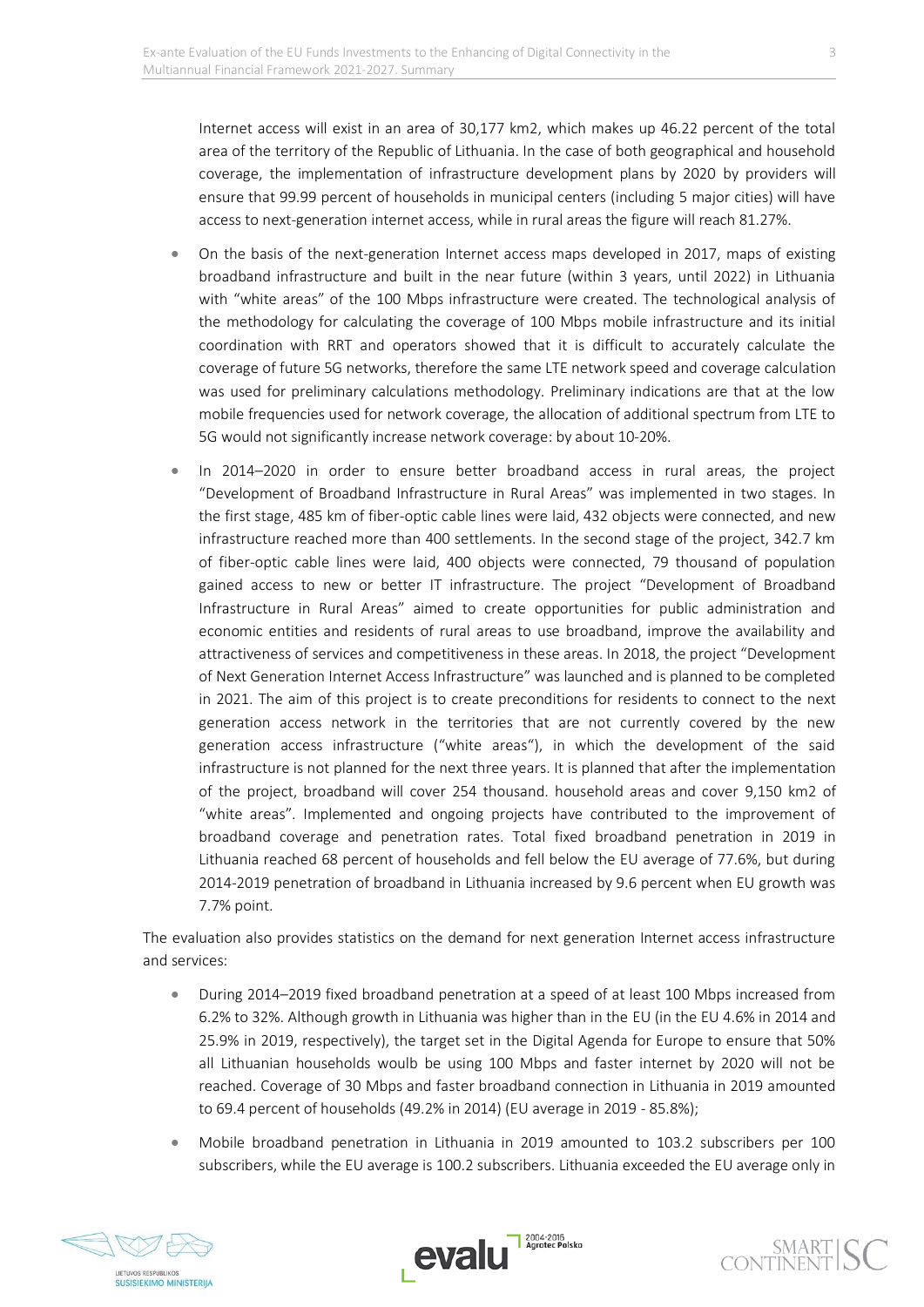2019. Since 2014 until 2019 the number of EU subscribers increased less than in Lithuania - by 50%, compared to 87%. accordingly.

- 4G connection in Lithuania covers almost all households in the country (99.8%), while the EU average is 96.5%. It should be noted that 5G connectivity (percentage of allocated spectrum in relation to total harmonized 5G spectrum) in the EU 2020 amounted to 20.5 percent, while in Lithuania - 0 percent. Thus, although Lithuania is leading in the scope of 4G connection, 5G connection is not ready yet.
- Total investments of operators in electronic communications infrastructure in 2014–2019 decreased by 10.2% - from 82.3 million EUR up to 73.9 million. Eur. Operators' investments in electronic communications infrastructure in 2014 accounted for 13.6 percent. of total revenue, 2019 - 10.4 percent. During this period, most investments were made in the development of broadband communication networks - in the development of mobile 4G communication and fiber-optic communication networks.
- Broadband Internet access was not available for the 22.8 percent. of rural population in 2019. It should be noted that the gap between urban (excluding large) and rural areas decreased over the period of 2014-2019. In 2014, in other cities, 64.5 percent of households had broadband Internet access, while in villages - 56.7 percent. (7.8 percentage points gap) and in 2019, 79.3 percent of households had access in other cities while in rural areas 77.2 percent. of households had broadband access (2.1 percentage point gap).

During the evaluation, a qualitative and quantitative survey of operators was conducted in order to determine the planned investments, during which it was established that almost half of the operators participating in the survey by 2022 plans to invest in broadband infrastructure. It is tentatively estimated that private investment could reach 7.2 million. Eur.

Investment planning should take into account the socio-economic situation in Lithuania and the differences between the Capital and the regions of Central and Western Lithuania. In the region of Central and Western Lithuania, the population is declining faster and the population is aging. Accordingly, this region is less attractive for foreign direct investment (the difference from the Capital region in 2019 was 6.3 times). GDP per capita in the region of Central and Western Lithuania is lower by 44%, and the average disposable income per household is lower by 21.5%.

# Sustainable investment model

An assessment of the current broadband situation, the identification of "white areas" and the planned investments of operators in the near future (until the end of 2022) show that without state intervention, the gigabit connectivity targets set in EU strategic and national documents will not be achieved.

To ensure gigabit connectivity goals EU, investments from the European Regional Development Fund (ERDF); European Social Fund (ESF); Economic Recovery and Resilience Fund (RRF); Connecting Europe Facility 2 (CEF2) can be used. Projects of Public Institution Placiajuostis internetas should be continued by providing broadband infrastructure in rural, remote areas due to the EU-wide recognition of this model and the experience gained in its application.

# Factors and challenges limiting development

One of the main challenges for the development of broadband infrastructure is the negative economic return on investment in sparsely populated areas. In rural areas, the population is constantly declining, which is why existing customers are also disconnecting. For these reasons, operators do not plan to



**SUSISIEKIMO MINISTERIJA** 

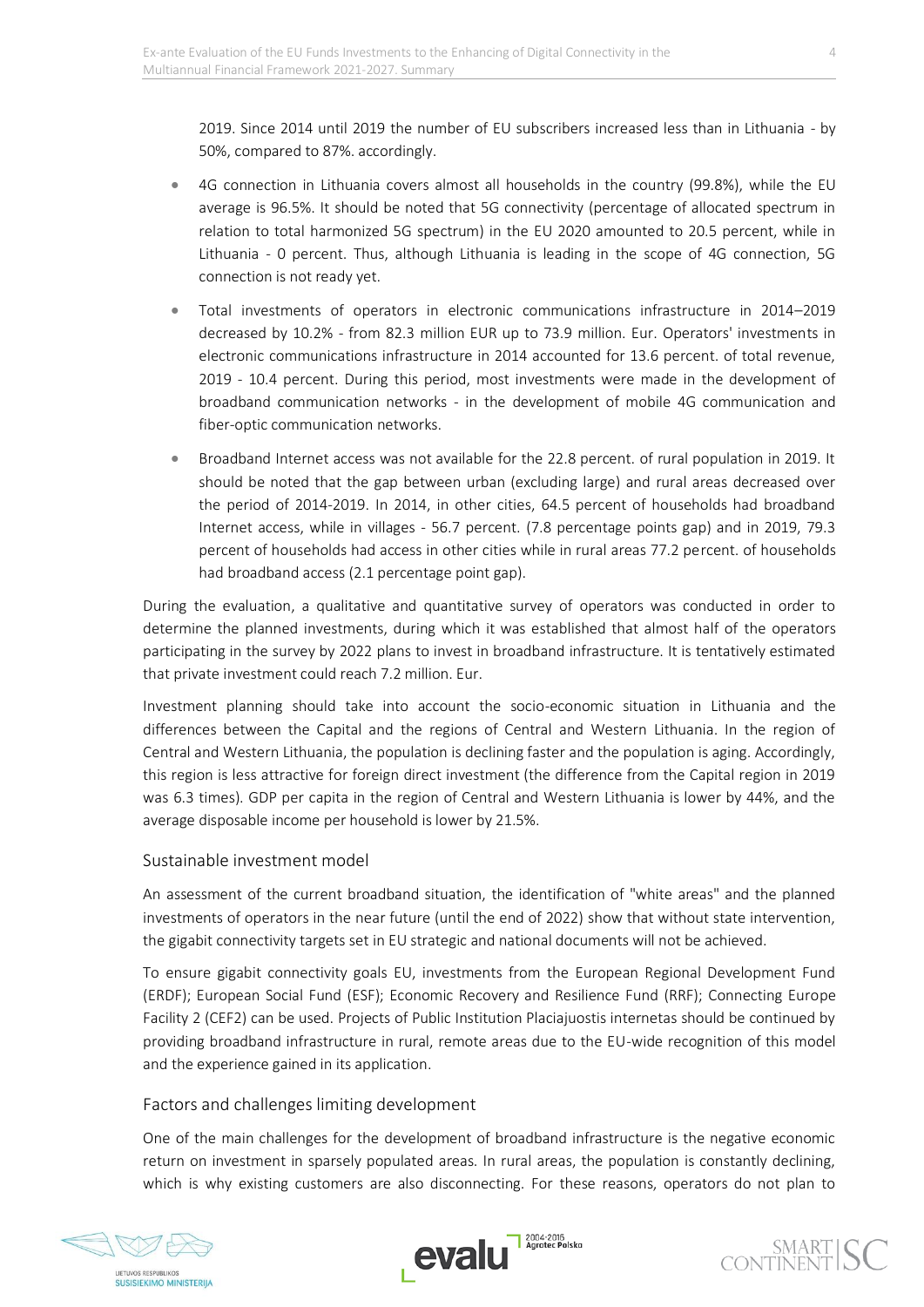develop infrastructure in these areas. Development is also severely constrained by the regulation of communication towers by classifying them as special structures. Design takes a very long time, and the process of obtaining building permits in municipalities differs due to the interpretation of different legal acts or the reluctance of municipal representatives to allow the development of infrastructure. This is a key factor holding back already planned investments, both public and private. The construction of fiberoptic cable lines development is restricted without the consent of the landowners of laying infrastructure through their land. Also, the construction of communication towers is hampered by resistance from residents due to misconceptions about their impact on health.

#### Stimulating the demand for and use of ultra-high capacity networks

The Gigabit Society Communication states that demand for network capacity can be stimulated through public Internet access, by providing access to the Internet in libraries, stations, educational institutions and other public institutions. This provision was included in the Information Society Development Program 2014–2020 "Digital Agenda of the Republic of Lithuania".

The Gigabit Society Communication also states that ultra-high-bandwidth networks are needed by educational institutions to ensure the development of digital skills through the use of the latest online educational services. The digitalisation of public services increases the demand for and use of networks due to the need for continuous provision of services to citizens and businesses. The digitalisation of the transport sector, the deployment of intelligent traffic management systems, etc. also contribute to increasing the demand for networks.

In the Next generation Internet access development plan in the Republic of Lithuania in 2014–2020 it was identified that the population's use of the internet was not sufficient for the purposes set. This plan also emphasizes the need to increase the digital skills of the population, to implement e. services in order to create greater demand for network use.

Internet access services in Lithuania in 2019 were used by 81.5 percent of households. According to this indicator, Lithuania was 5th from the end among the EU countries (EU average - 90.5%).

Analyzing the promotion of demand in Lithuania in public institutions, the Assessment states that:

- In order to stimulate the demand and use of networks, in the period of 2008-2013 a continuous investment project was implemented in Lithuania, during which public Internet access was installed in more than 1,000 libraries. This is particularly important in promoting the use of the Internet in rural areas. During 2014-2020 the project "Encouraging the population to use the Internet intelligently in the renewed public Internet access infrastructure" is being continued. The project started in 2018 and should be completed by 2021. Its value is 10.7 million. Eur. The project is funded by the European Union Structural Funds Investment Operational Program 2014–2020. The target products of the project are upgraded 1,200 public Internet access points (1,000 of them in rural libraries) and 3,000 library staff trained in the use of hardware and software. Upgraded public Internet access points provide access to Internet speeds faster than 30 Mbps for people in remote areas.
- Information Society Development Committee implements the project "Connected Lithuania: Efficient, Secure and Responsible Lithuanian Digital Community" under the same measure as the above-mentioned project. Taking into account the fact that Lithuania lags behind the EU average in terms of the number of people using the Internet, the project is aimed at 500 thousand. Lithuanian population who do not use the Internet or have poor digital skills. The project's educational activities use the public Internet access infrastructure created in libraries. In order to train such a population, a network of e.scouts (volunteers) and 'digital leaders' that encourages





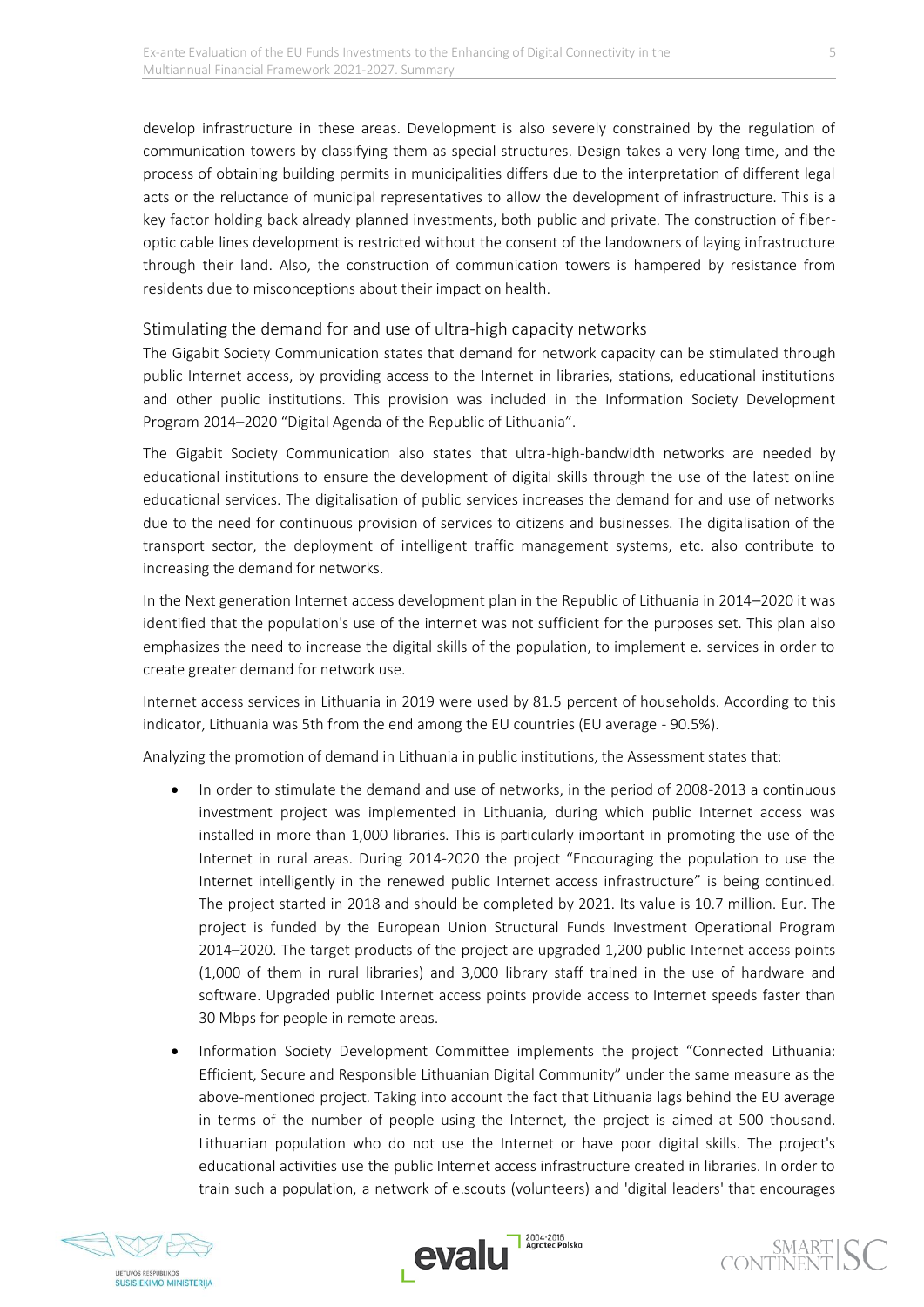people to discover the opportunities offered by ICT, to help them learn and to start using the Internet. The project aims to increase the demand for the Internet - at least 87% of Lithuanian population would use Internet regularly and would not exceed 10% of population who have never used the Internet. The project is financed from the European Regional Development Fund and the state budget of the Republic of Lithuania.

The assessment also identifies groups of measures most commonly used to increase demand for broadband internet:

- Measures to encourage the use of devices: Broadband use is encouraged in less affluent households by distributing devices (such as personal computers), subsidizing their purchase, or encouraging employers to provide computers for home use by employees (various tax incentives apply). However, these measures target a relatively small section of the population due to significant budgetary constraints;
- Measures to encourage the development of services and applications: e-government solutions and digital services developed in the local language create the need for the population to use the Internet. One of the reasons why some households do not use the Internet is the lack of need, so moving essential services to the digital space can encourage them to connect and use Internet access.
- Measures to promote digital literacy and skills: Training the population with the lowest digital skills (such as the elderly, the unemployed or the low-educated) to use the Internet can stimulate demand for the Internet. Developing children's digital skills is also crucial, as they not only learn to use the Internet themselves, but also encourage their parents and other loved ones to improve the skills that help them learn.
- Reducing the cost of connection for households without broadband access: In order to connect more remote, rural areas and not impose significant connection costs on their inhabitants, states usually intervene by subsidizing network development, reducing operator fees by facilitating coordination of broadband infrastructure development. with civil engineering works, i. y. demand is stimulated by increasing supply.

The evaluation notes that most demand-side measures are small-scale and targeted at specific target groups, and that local measures in a small administrative unit are most beneficial, as local authorities are best aware of the needs of their community. The evaluation distinguishes 4 groups of users, which are grouped according to their capabilities and willingness to pay for Internet services and which require different packages of tools:

- The user group "cannot pay and does not intend": in order to encourage the use of high-speed Internet (100 Mbps and more), this group needs the use of this high-speed Internet-based services outside the home (library, school, etc.). This should encourage consumers, in particular, to want to pay for a faster internet service. In the long run, this group will also need subsidies for connection / use of the Internet.
- User group "can pay but does not intend": in order to encourage the use of high-speed (100 Mbps and more) Internet, this group needs to use this high-speed Internet-based services outside the home (library, school, etc.). This should encourage consumers, in particular, to want to pay for a faster internet service. Measures are needed to aggregate demand (obliging users to connect to the new network and become subscribers) in order to increase the use of the Internet and provide a guarantee to infrastructure managers that the networks will be used.





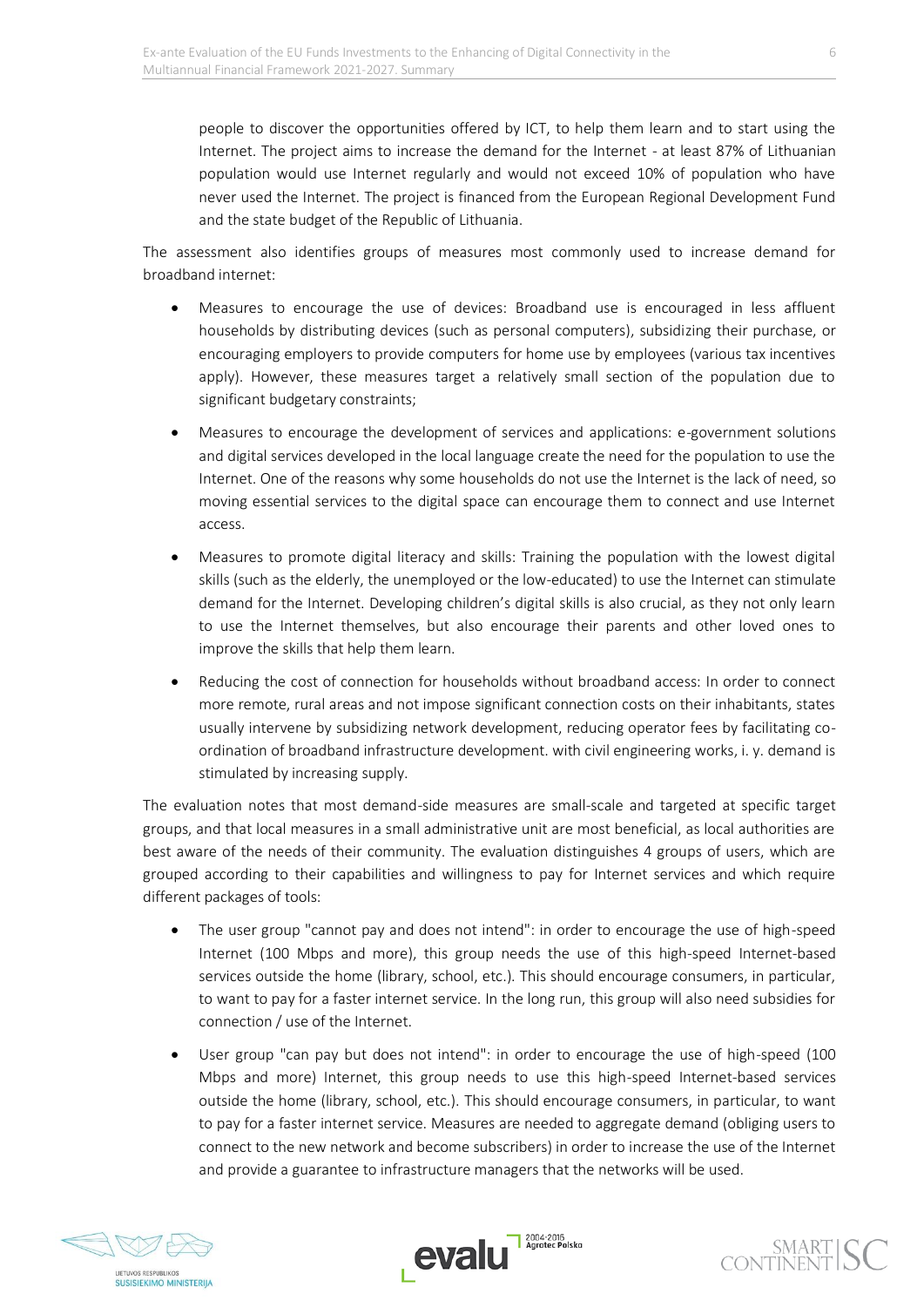- Consumer group "can't pay but would like": this group needs subsidies or social tariffs (reimbursement of the cost of connecting to the Internet), but this carries the risk that some consumers will only use the Internet until they are compensated.
- Consumer group "can pay and wants": this group does not require public intervention.

The evaluation points out that, once the original issue of connecting to the Internet has been resolved, the main dilemma for consumers remains the need to connect to an even faster Internet, such as 100 Mbps and above. All of these measures have helped to meet the demand targets for broadband networks in the past, but in terms of securing 100 Mbps and faster broadband, these measures have limited impact, except for encouraging high-speed internet use outside the home by childern and then encouraging older family members to use faster internet.

The highest speed demand until 2025 will be caused by cloud computing, progressive media and entertainment, and computer games. It should be noted that the highest speed is needed for activities that require more digital skills and the demand for them will increase the better the population's mastery of technology and knowledge of the opportunities offered by ICT. Projects in Lithuania aimed at expanding public Internet access and promoting the population on the Internet should contribute to the higher demand for networks, therefore it is proposed to continue them in the new programming period.

#### Technical assistance

The EC General-Directorates have encouraged Member States to participate on a voluntary basis in the creation of an European network of broadband competence offices. The main purpose of setting up a network of broadband offices is to help Member States achieve the objectives of the Digital Agenda for Europe, with a particular focus on the European digital single market and the Gigabit society.

The evaluation notes that broadband competence offices are being set up in all Member States, that national offices are being set up in Eastern Europe (usually the ministry responsible for the communications sector), and that regional broadband offices are predominant in Central and Western Europe. It is up to the Member States to decide whether the office of excellence for broadband should be national, regional or mixed, for example operating in several regions.

The main functions of the Broadband Competence Offices are to promote the efficiency and effectiveness of investment in broadband development; to support the implementation of the digital single market through public investment in broadband, such as the ERDF and the EAFRD; provide assistance and advice to residents and businesses on broadband deployment (coverage, penetration, quality of service, etc.), etc.

The evaluation concludes that taking into account the functions of broadband competence offices, their role in broadband implementation, the desire for broadband competence offices to exchange good practice with each other (within the country and with other EU Member States) in the implementation and development of broadband, that Lithuania Public investments for the implementation of broadband communication projects are distributed through the Ministry of Transport and Communications of the Republic of Lithuania, that broadband development projects are implemented by Plačiajuostis Internetas, it is currently not needed to change the existing system and it is proposed that the Ministry of Transport and Communications of the Republic of Lithuania perform the functions assigned to the broadband competence offices.

#### Monitoring mechanism

In Lithuania, broadband communications are monitored by the Communications Regulatory Authority. Undertakings engaged in electronic communications activities must submit reports to the



**SUSISIEKIMO MINISTERIIA** 



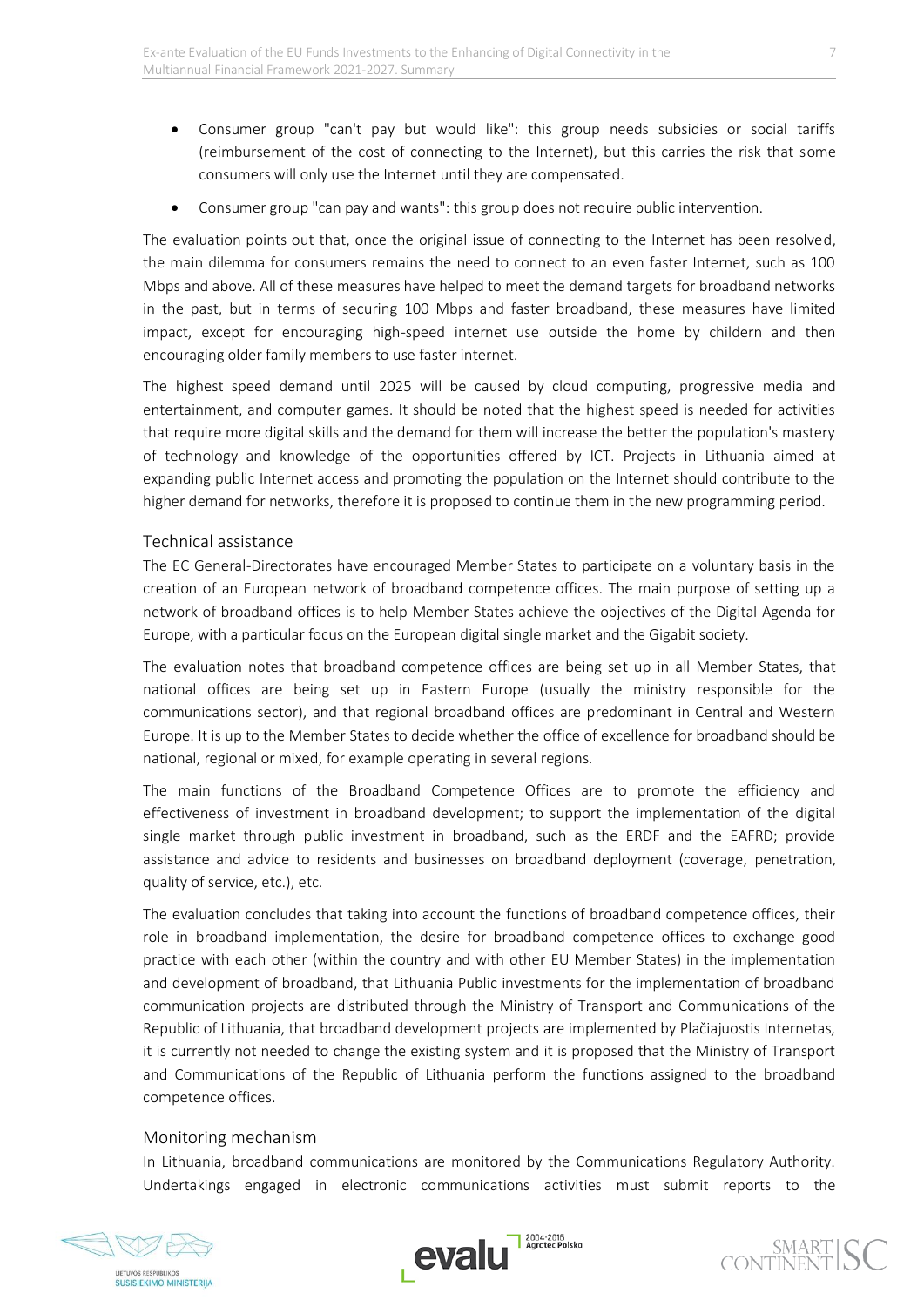Communications Regulatory Authority on the performed electronic communications activities every 3 months. Reports are provided through the Periodic Reports Subsystem of the Electronic Services Information System. The Communications Regulatory Authority analyzes, processes and summarizes the data of received quarterly reports on the activities of electronic communications networks and / or service providers.

Public fixed network providers shall also, by 31 January each year, must provide the Communications Regulatory Authority with information on the geographical and technological development of the public fixed communication networks managed by them, indicating the addresses of the buildings to which the communication lines managed by them under their ownership are connected and the types of these communication lines. This information must be provided through the Operator Networks subsystem of the Electronic Services Information System of the Communications Regulatory Authority. The evaluation notes that the data collected are used separately to assess coverage, i. E. coverage over a certain speed internet connection is assessed through the connection of fixed networks to households, excluding mobile coverage. The Communications Regulatory Authority intends to start the integration of fixed and mobile data in the assessment of coverage in certain cases, therefore the implementation of this monitoring change could improve the assessment of coverage.

The Communications Regulatory Authority publishes annual and quarterly reports, which provide depersonalized and summary information on the situation in the communications sector. The data collected are provided annually to the European Commission, which publishes aggregated country information according to the Digital Economy and Society Index.

#### Legal analysis

An analysis of EU, national and regulatory legislation relevant to the development of broadband has shown that changes are needed in the rules for building, electronic communications and land use. The construction of communication towers is limited by the strict requirements for the special status of a building granted to towers 30 m and higher. Requirements for design, obtaining building permits, etc. suspends part of the investment, which limits both public and private projects of operators. Until 2017 the communication towers were classified as simple structures, so it is proposed to make a change by restoring the previous procedure. In order to build fiber-optic cable lines through the land of private individuals, the operators themselves need to negotiate consents with the owners and, in their absence, abandon infrastructure development plans. Such regulation is stricter than for the construction of other networks, such as electricity, so it is proposed to at least harmonize permit requirements. It is also suggested that the design of new commercial or residential buildings should include the layout of the mobile infrastructure, as is the case for other engineering infrastructure.

#### Directions to improve broadband development

After reviewing the proposals submitted by the EC Commission to the Member States for the implementation of broadband communication, it was established that in Lithuania these proposals are being implemented in most cases.

According to the proposal for a Regulation of the European Parliament and of the Council on the European Regional Development Fund and the Cohesion Fund, in the 2021–2027 funding period, while improving digital connectivity special attention will be paid to high-capacity networks and the connection of households and businesses. During the ending 2014–2020 funding period, investments were made in the development of broadband infrastructure so that all residents, businesses and public sector institutions throughout Lithuania would have access to and use of broadband Internet access.



**SUSISIEKIMO MINISTERIJA** 



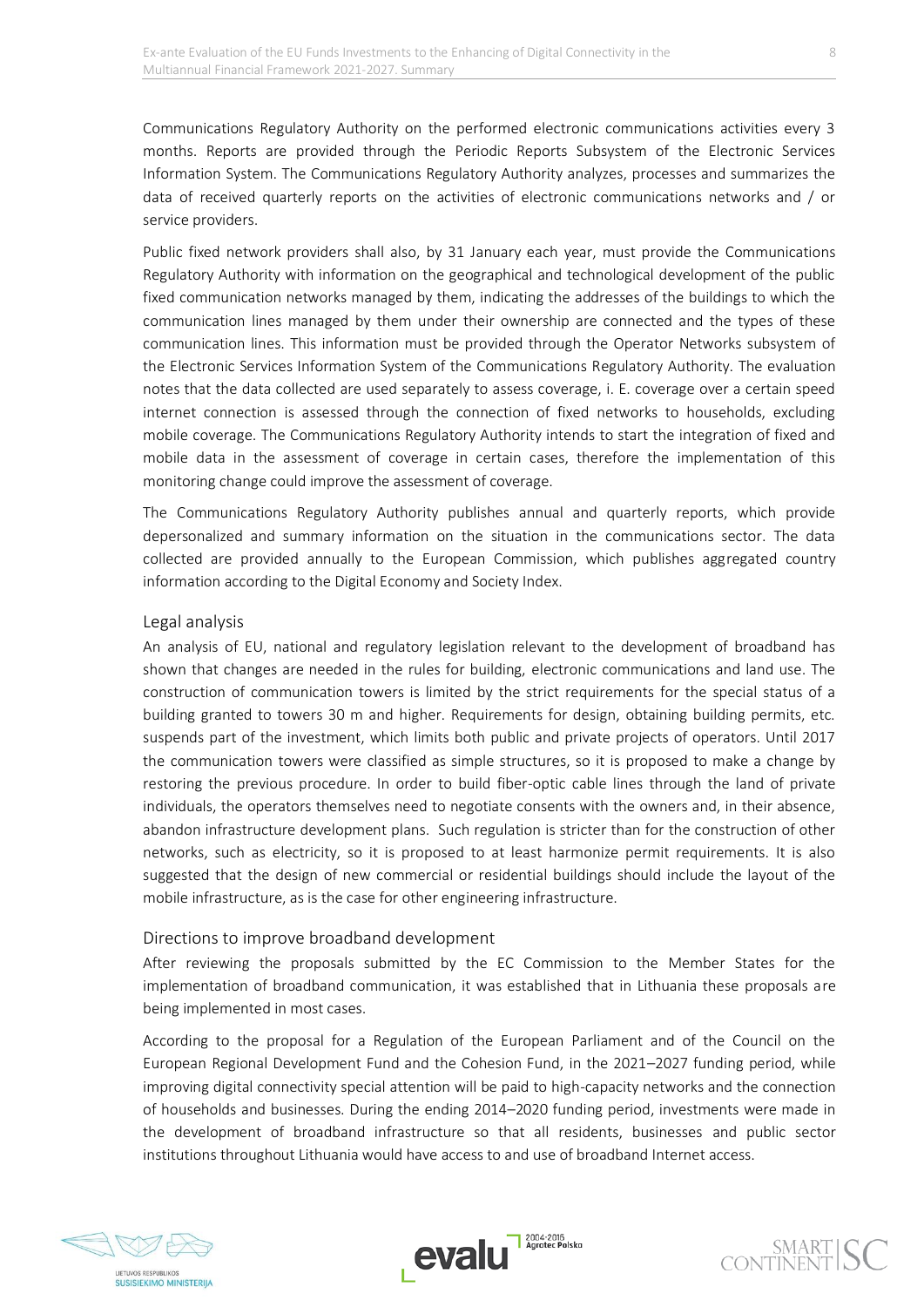By the implementation of the 2014-2020 EU Funds Investment Operational Program Priority 2 "Promotion of Information Society" 2.1 Investment Priority "Broadband Deployment and Development of High Speed Networks Supporting New Technologies and Networks for the Digital Economy" 2.1.1 specific objective "Increase the availability and use of broadband electronic communications network infrastructure in areas where development of a next generation of access infrastructure and services cannot be guaranteed by the market " it was sought contribute to the targets of Digital Agenda for Europe that at least half of households use an Internet connection of 100 Mbps and faster. During the funding periodo f 2021–2027, Lithuania should contribute to the European Commission's 2016 Communication "Connectivity at the heart of the digital single market. The Road to a European Gigabit Society " target to ensure that all households have access to at least 100 Mbps Internet access. Contributing to this goal will require investment in infrastructure to ensure that high-speed internet networks cover the whole country. This requires a National or Regional Broadband Plan, which sets out the investment gaps to be addressed in the Communication "Connectivity at the heart of the digital single market". The Road to a European Gigabit Society. It should be noted that the assessment will provide an opportunity to develop a National or Regional Broadband Plan.

The EC Communication "Europe's 5G Action Plan" sets out 6 key actions that would encourage investment in 5G networks. It should be noted that not all actions are relevant to Member States individually, as some actions are carried out at international level. Lithuania has already implemented or is implementing the recommended actions for Member States.

The EC Communication "Connectivity at the heart of the digital single market. The Road to a European Gigabit Society "recommends that Member States take three initiatives to create a gigabit society: 1. Combining public support through grants and financial instruments; 2. Review the progress of national broadband plans and, by 2017, update them to cover the period up to 2025; 3. Establish and support a network of EU Broadband Competence Offices.

In order to implement the first initiative, this Evaluation is being carried out, which, given that the new funding period is tentatively set at 10% for the promotion of connectivity will be lower than in 2014-2020, will advice which model of sustainable investment in broadband infrastructure to choose.

The second initiative is implemented in 2017 and 2019. The Lithuanian Information Society Development Plan 2014–2020 was reviewed and updated in 2014. program "Digital Agenda of the Republic of Lithuania". The editorials mention the gigabyte society and the goals set to achieve its vision.

The third initiative, to set up and support an EU network of broadband competence offices, has also been implemented. The functions assigned to the competence offices in Lithuania are implemented by the Electronic Communications Division of the Networks and International Relations Department of the Ministry of Transport and Communications of the Republic of Lithuania.

#### Conclusions and recommendations

The assessment provides the information needed to provide the State aid scheme (s) as well as strategic proposals and recommendations "know it" or "do it". The key conclusion and recommendation is that public intervention is needed because operators do not plan to invest in rural, remote areas with low population density.

Assessing that 5G would be a sufficient technology to ensure 100 Mbps speed, the number of households in the "white areas" reaches 136 thousand. The proposed recommended scenario to cover these households tentatively envisages the construction of 215 communication towers, the construction of 452 km of fiber-optic cable lines for the connection of towers and the construction of 2,249 km of fiber-optic cable lines for the connection of households. An estimated  $\epsilon$  130.2 million is needed to implement this



**SUSISIEKIMO MINISTERIIA**